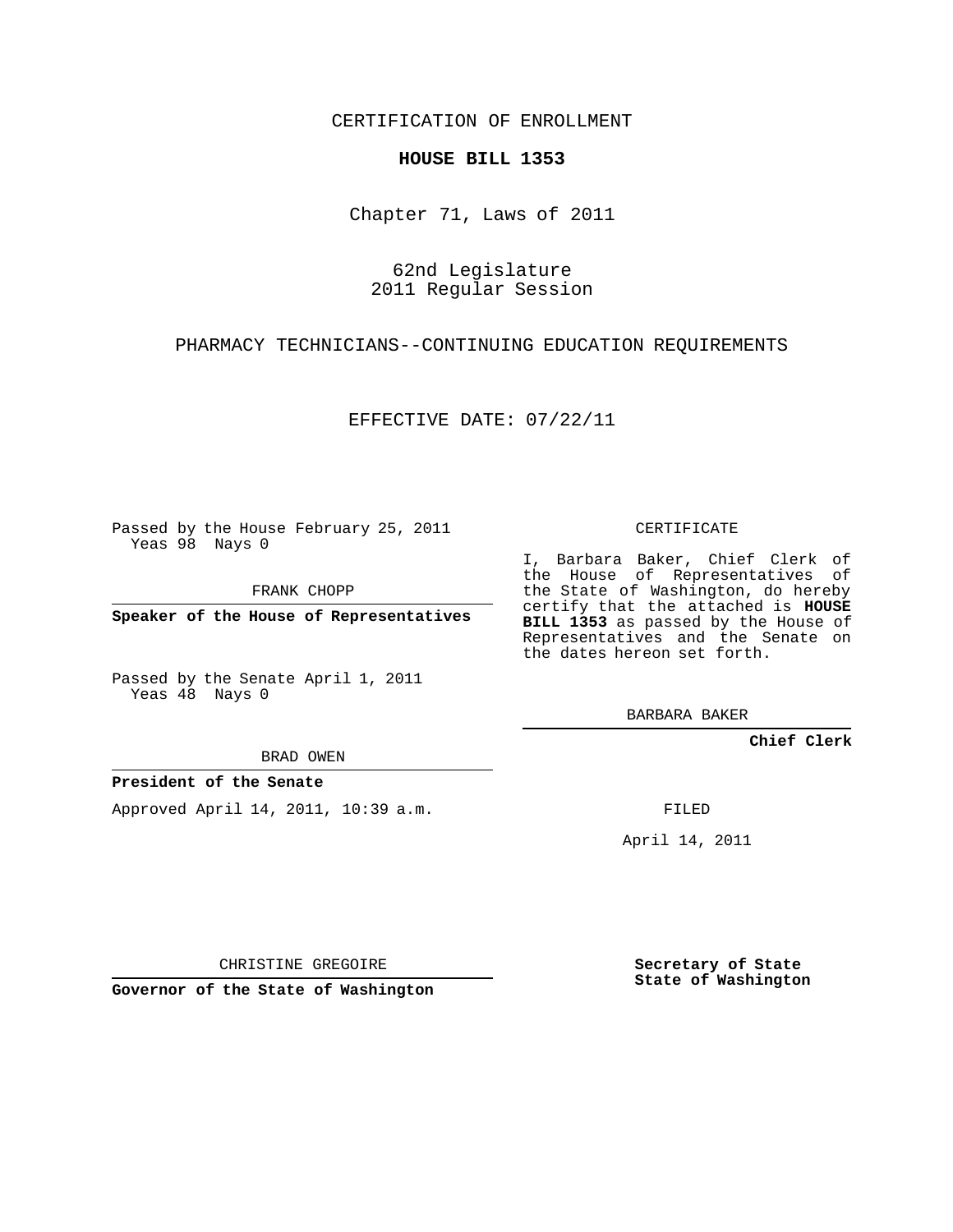## **HOUSE BILL 1353** \_\_\_\_\_\_\_\_\_\_\_\_\_\_\_\_\_\_\_\_\_\_\_\_\_\_\_\_\_\_\_\_\_\_\_\_\_\_\_\_\_\_\_\_\_

\_\_\_\_\_\_\_\_\_\_\_\_\_\_\_\_\_\_\_\_\_\_\_\_\_\_\_\_\_\_\_\_\_\_\_\_\_\_\_\_\_\_\_\_\_

Passed Legislature - 2011 Regular Session

**State of Washington 62nd Legislature 2011 Regular Session**

**By** Representatives Rivers, Cody, Schmick, Moeller, Orcutt, Ladenburg, Dahlquist, Harris, Moscoso, Green, and Kenney

Read first time 01/19/11. Referred to Committee on Health Care & Wellness.

 1 AN ACT Relating to requiring continuing education for pharmacy 2 technicians; and amending RCW 18.64A.020.

3 BE IT ENACTED BY THE LEGISLATURE OF THE STATE OF WASHINGTON:

 4 **Sec. 1.** RCW 18.64A.020 and 1997 c 417 s 2 are each amended to read 5 as follows:

 (1)(a) The board shall adopt, in accordance with chapter 34.05 RCW, rules fixing the classification and qualifications and the educational and training requirements for persons who may be employed as pharmacy technicians or who may be enrolled in any pharmacy technician training program. Such rules shall provide that:

11 ( $(\langle a \rangle)$ ) (i) Licensed pharmacists shall supervise the training of 12 pharmacy technicians; ((and

13 (b)) (ii) Training programs shall assure the competence of 14 pharmacy technicians to aid and assist pharmacy operations. Training 15 programs shall consist of instruction and/or practical training; and

16 (iii) Pharmacy technicians shall complete continuing education 17 requirements established in rule by the board.

18 (b) Such rules may include successful completion of examinations 19 for applicants for pharmacy technician certificates. If such